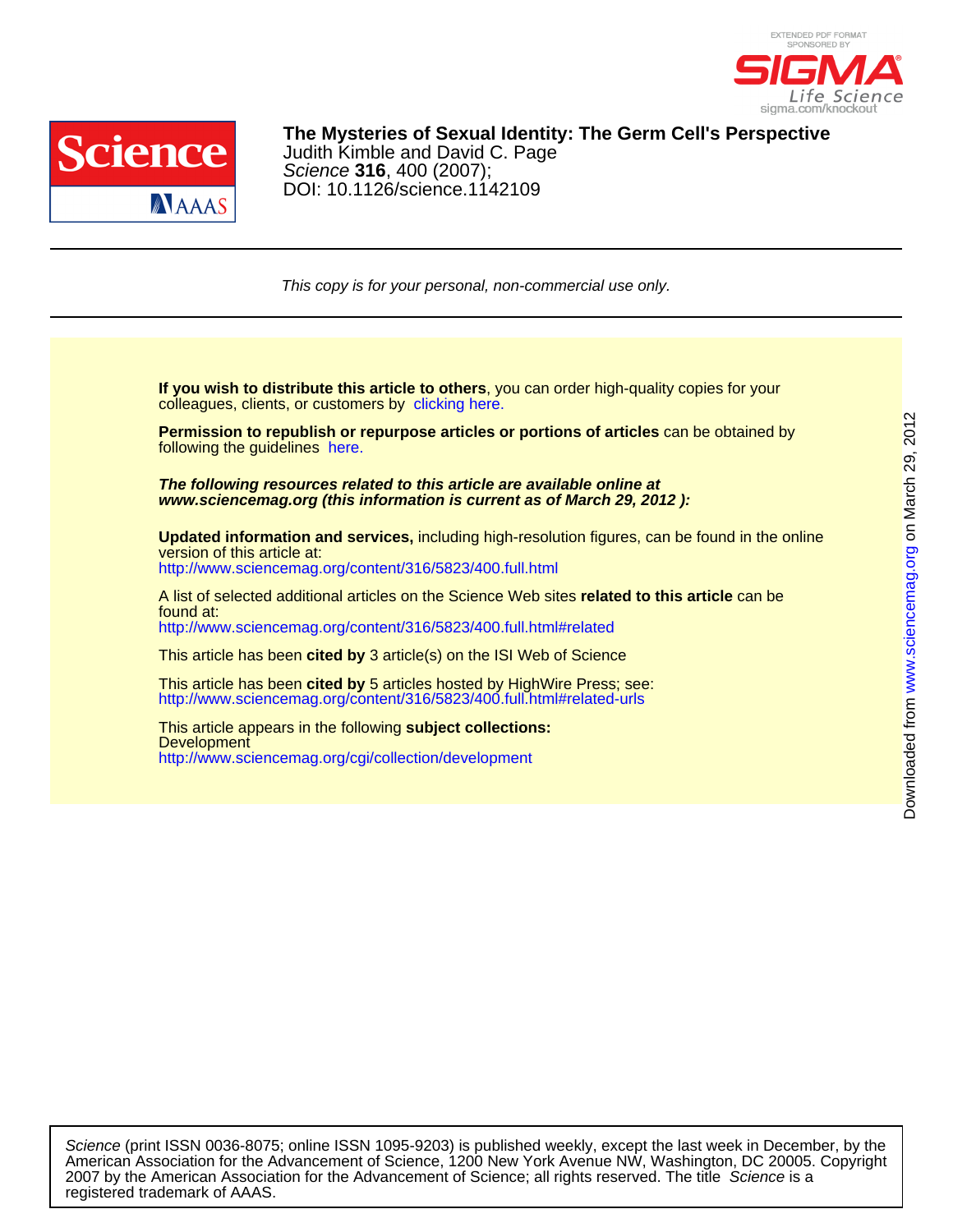# Germ Cells

### REVIEW

# The Mysteries of Sexual Identity: The Germ Cell*'*s Perspective

Judith Kimble $^{1\star}$  and David C. Page $^2$ 

Animal germ cells differentiate as sperm or eggs, depending on their sex. Somatic signals tell germ cells whether they reside in a male or female body, but how do germ cells interpret those external cues to acquire their own sexual identity? A critical aspect of a germ cell*'*s sexual puzzle is that the sperm/egg decision is closely linked to the cell-cycle decision between mitosis and meiosis. Molecular studies have begun to tease apart the regulators of both decisions, an essential step toward understanding the regulatory logic of this fundamental question of germ cell biology.

erm cells confront two major cell-fate decisions as they move from an immature state into the world of sexuality. One decision is entry into a germline-

specific cell cycle, called meiosis, and the other is commitment to differentiate as sperm or egg. During embryonic development, germ cells increase their total cell number using the standard mitotic cell cycle, and they use that same cell cycle in adults for stem cell maintenance. Then, as germ cells mature, they embark on the meiotic cell cycle, which reduces the number of chromosomes from the typical two sets to a single set in both sperm and eggs. Upon fertilization, two sets of chromosomes are restored and the next generation can be launched. Of particular importance for this review, the sperm/egg and mitosis/ meiosis decisions are closely coupled, which stands out as a fundamental aspect of germ cell regulation that is only beginning to be understood.

### Questions About Sexual Identity in Germ Cells

What directs a germ cell to differentiate as sperm or egg? One important and longstanding approach to this question has focused on how somatic tissues influence the sexual identity of germ cells. In mice, the question is usually rephrased to ask what somatic cues direct germ cells to transition from mitosis to meiosis; meiotic initiation is among the first signs of sexual dimorphism in the

murine ovary  $(1)$ . The molecular nature of somatic signaling depends on the organism: a

variant hedgehog pathway in Caenorhabditis elegans (2), the JAK-STAT (Janus kinase– signal transducer and activator of transcrip-



Fig. 1. Germ cell fate decisions. As germ cells mature, they enter meiosis and differentiate as sperm or egg. Germ cells are proposed to be uncommitted (green), female (fuschia), or male (blue).

tion) pathway in Drosophila testes (3), and retinoic acid signaling in mice (4, 5), for example. The common theme across these species is that the soma uses well-traveled molecular pathways to signal germ cells and influence their sexual identity.

In this review, we leave the soma and focus on what lies downstream of somatic signals to control germ cell sexual identity. A priori, the sperm/egg decision might be considered as distinct from the cell cycle decision between mitosis and meiosis, which takes place in both sexes. However, the timing of the mitosis/meiosis decision and features of meiosis itself (e.g., recombination and symmetry of divisions) are often sex-specific, suggesting a close relationship between the mitosis/meiosis and sperm/egg decisions. One must therefore ask three questions: (i) What molecular machinery inside germ cells directs their differentiation as sperm or egg? (ii) What molecular machinery governs the transition from mitosis to meiosis? and (iii) What is the relationship between regulators of the sperm/ egg and mitosis/meiosis decisions? We consider two models. One idea is that the sperm/egg and mitosis/meiosis decisions are really one and the same (Fig. 1A). According to this model, a sexspecific regulator induces a sex-specific meiotic cell cycle and at the same time commits the germ

> cell to differentiation as sperm or egg. The other idea is that the two decisions are governed by distinct regulatory inputs (Fig. 1B). By this model, a gender-neutral mechanism governs entry into meiosis, but sex-specific regulators work in parallel to induce sex-specific aspects of meiosis and differentiation as sperm or egg. To distinguish between these two ideas, the molecular mechanisms controlling both mitosis/meiosis and sperm/egg decisions must be determined. That ultimate goal has not yet been reached for any organism, but progress has been made, and a molecular solution to this puzzle is on the horizon.

## Molecular Regulators of Germ Cell Fates

Our understanding of the mitosis/meiosis and sperm/egg decisions comes from studies in three model organisms—the nematode C. elegans, the fruit fly Drosophila melanogaster, and the mouse Mus musculus. We take a quick look at some of the key molecular regulators in the following order: regulators of mitosis, of entry into meiosis, and finally of differentiation as sperm or egg.

Germ cells are maintained in a state of undifferentiated mitotic divisions by sequence-specific RNA-binding proteins of the widely conserved PUF (Pumilio and FBF) family in both worms and flies (6–8). In mice, two PUF proteins, called

Pum1 and Pum2, have been implicated in maintenance of germline stem cells, but that role has not yet been confirmed (9). In C. elegans, FBF keeps germ cells undifferentiated and dividing mitotically by the direct repression of specific mRNAs that encode regulators of both entry into the meiotic cell cycle and sexual identity  $(8, 10)$ . In flies, the mechanism is largely unknown.

<sup>&</sup>lt;sup>1</sup>Howard Hughes Medical Institute, Department of Biochemistry, University of Wisconsin-Madison, Madison, WI 53706, USA. <sup>2</sup> Howard Hughes Medical Institute, Whitehead Institute, and Department of Biology, Massachusetts Institute of Technology, Cambridge, MA 02142, USA.

<sup>\*</sup>To whom correspondence should be addressed. E-mail: jekimble@wisc.edu